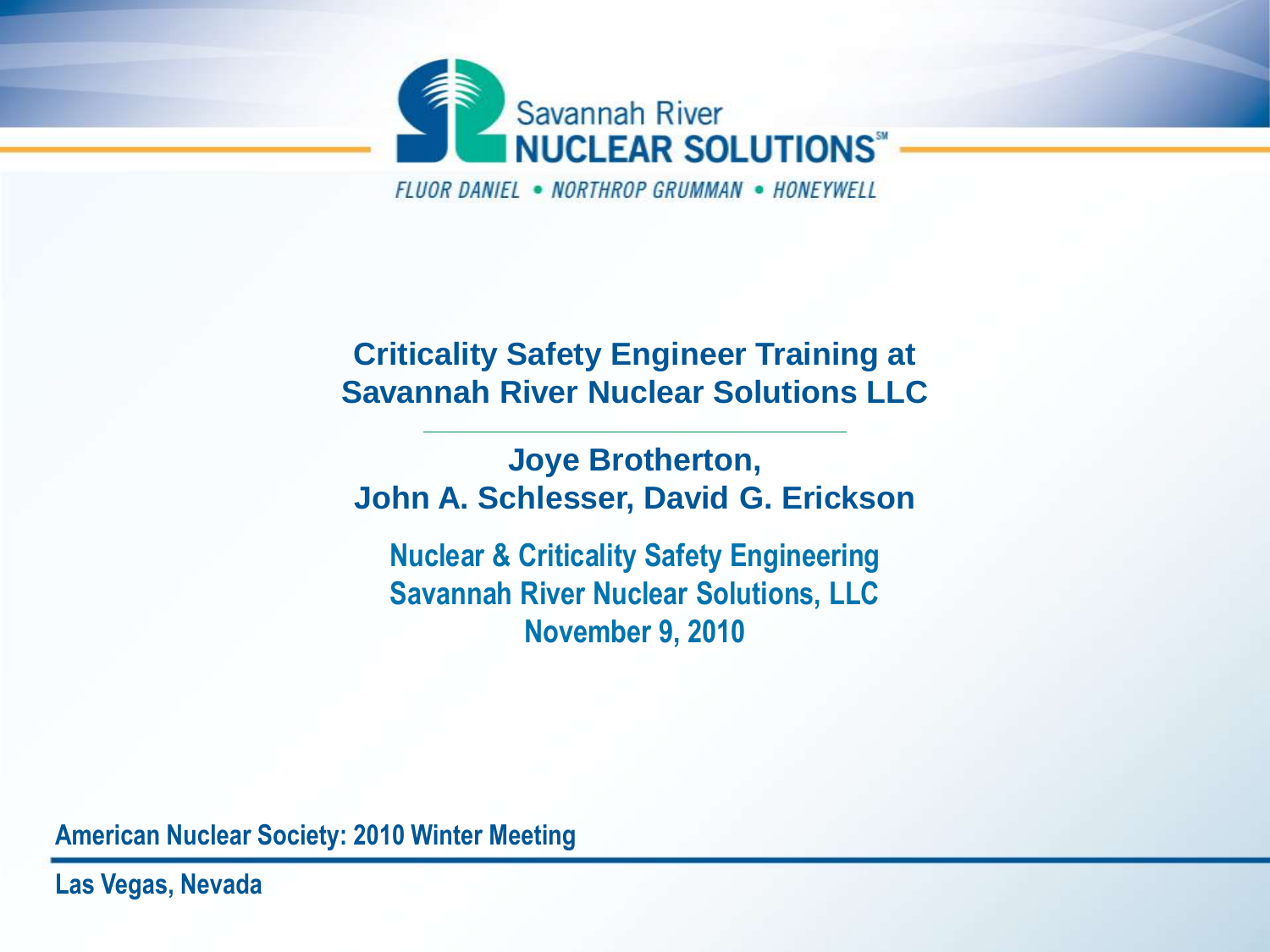## **Outline**

- **History/Background**
- **SRNS Criticality Safety Engineer (CSE) Training & Qualification (T&Q) Program Overview**
	- Qualification Levels and Flow Path
	- Qualification Level Requirements
	- Program Administration
	- Maintaining Qualification
- **Lessons Learned**

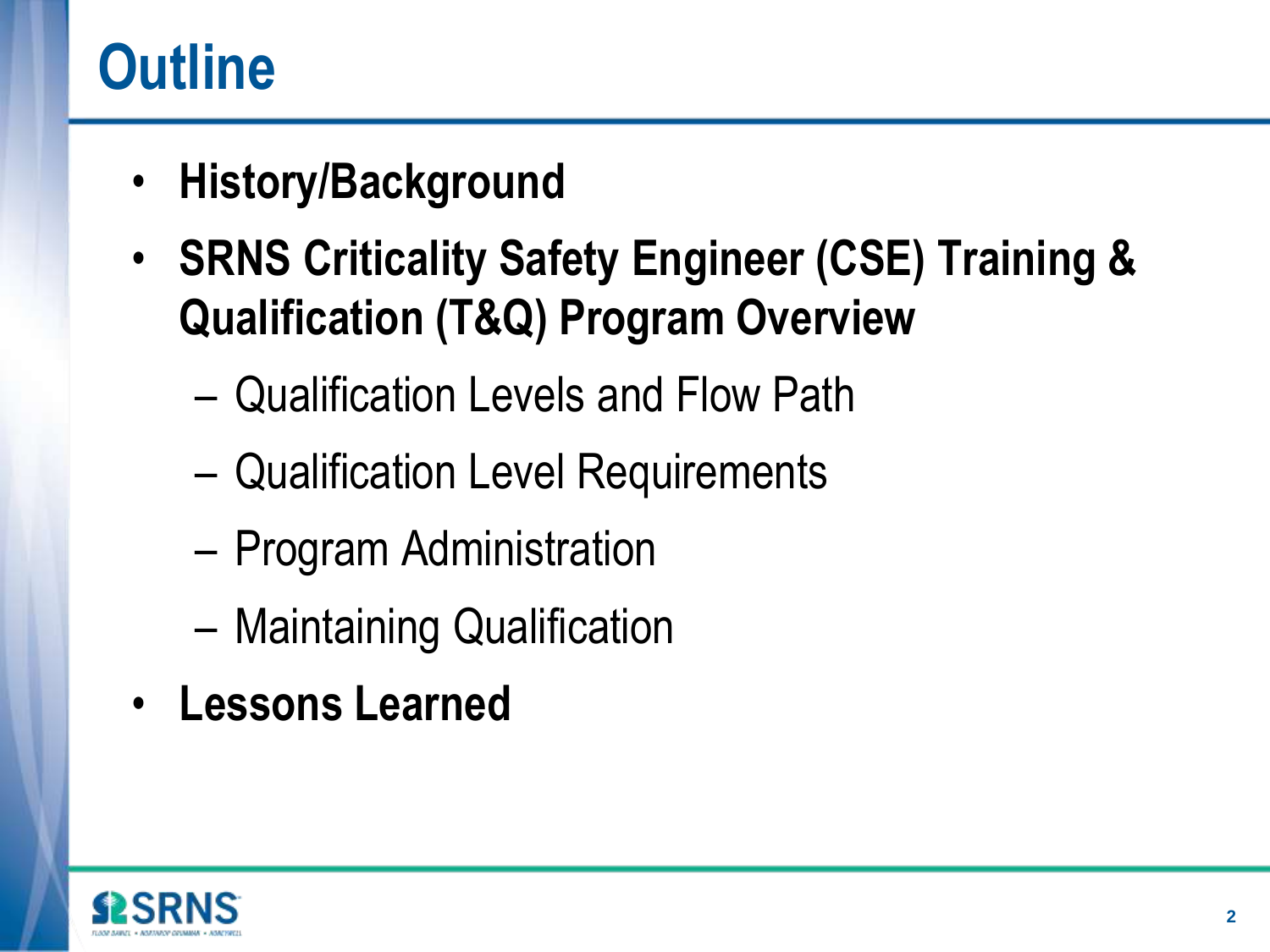#### **History/Background**

- SRNS New M&O Contractor at SRS August 2008
- Criticality Function Brought Back Onsite
- Need for SRNS Criticality Safety Engineer (CSE) Training & Qualification (T&Q) Program
- Reliance on Previous Contractor CSE T&Q Program until SRNS Program Developed and Implemented

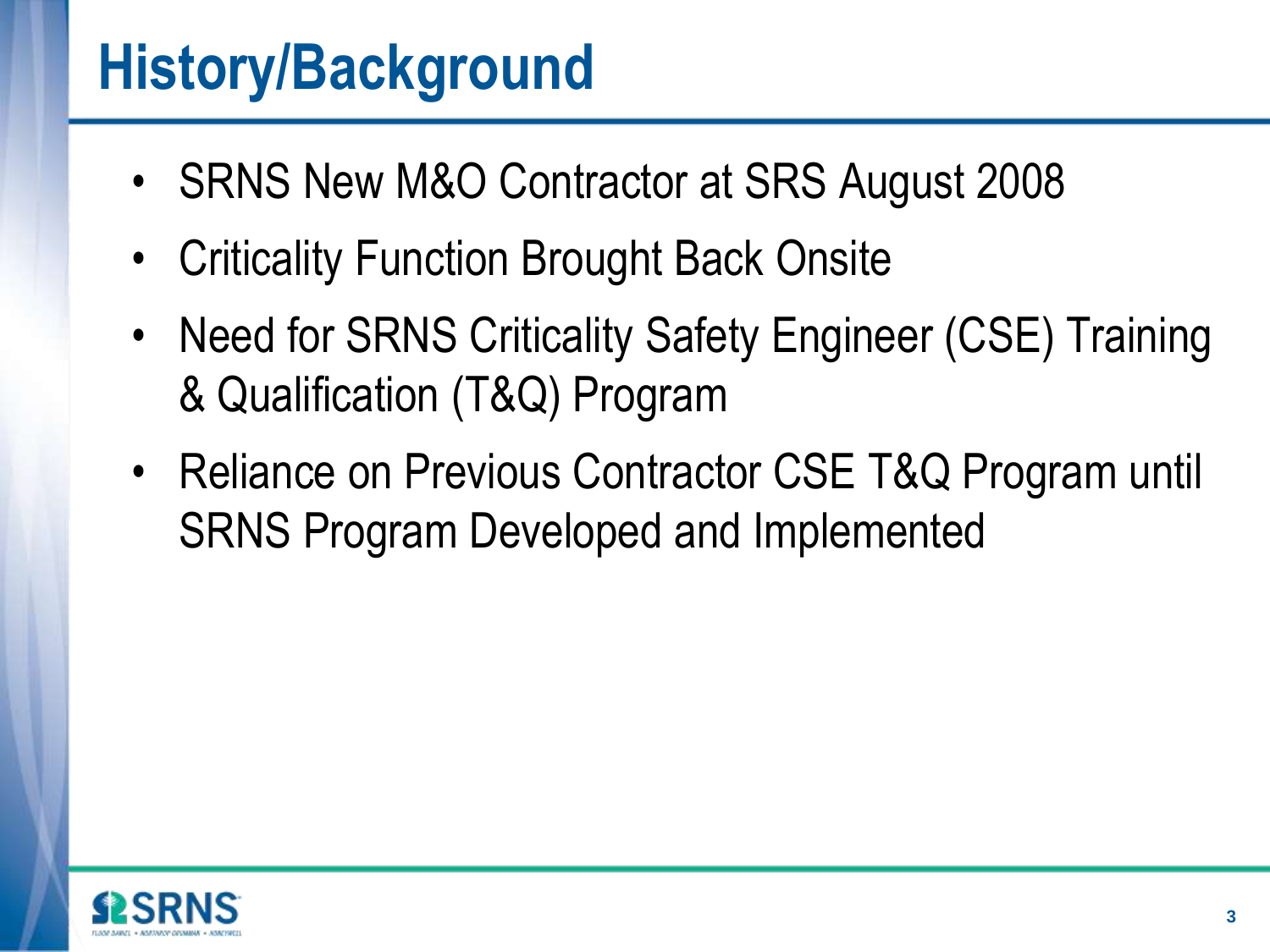## **SRNS CSE T&Q Program Overview**

- *SRNS Criticality Safety Engineer Training and Qualification Program Description* document Approved March 2009
- Compliance with ANSI/ANS-8.26-2007
- Qualification Consists of Combination of the Following:
	- Formal Education
	- Required Reading
	- On The Job Training
	- Continuing Training
	- Professional Development

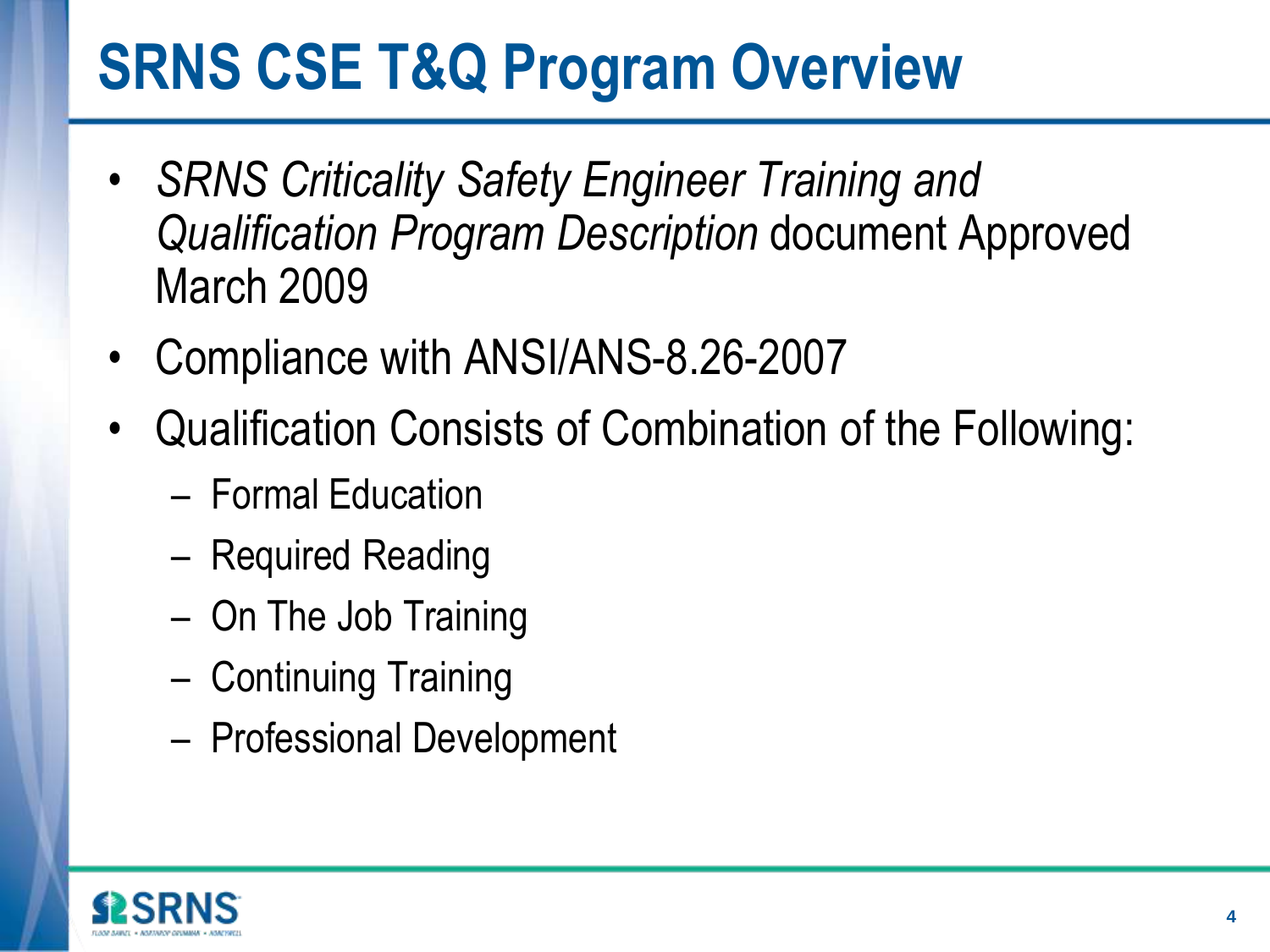### **Qualification Levels and Flow Path**



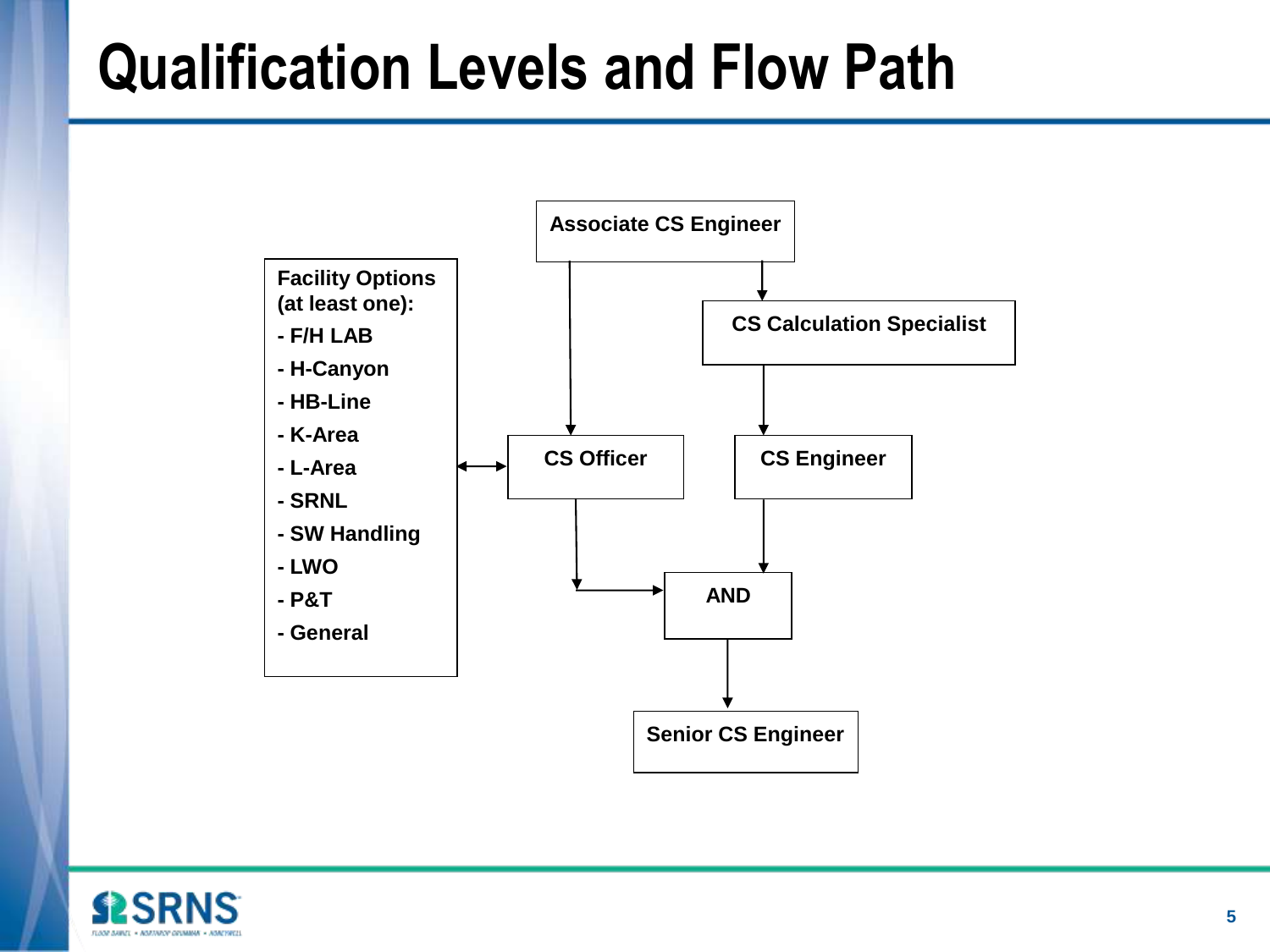### **Associate Criticality Safety Engineer**

#### • **Required Reading**

- DOE Orders and Standards
- ANSI/ANS Standards
- Guides
- Other Criticality References
- Site Specific Information
- **Tour Facility**

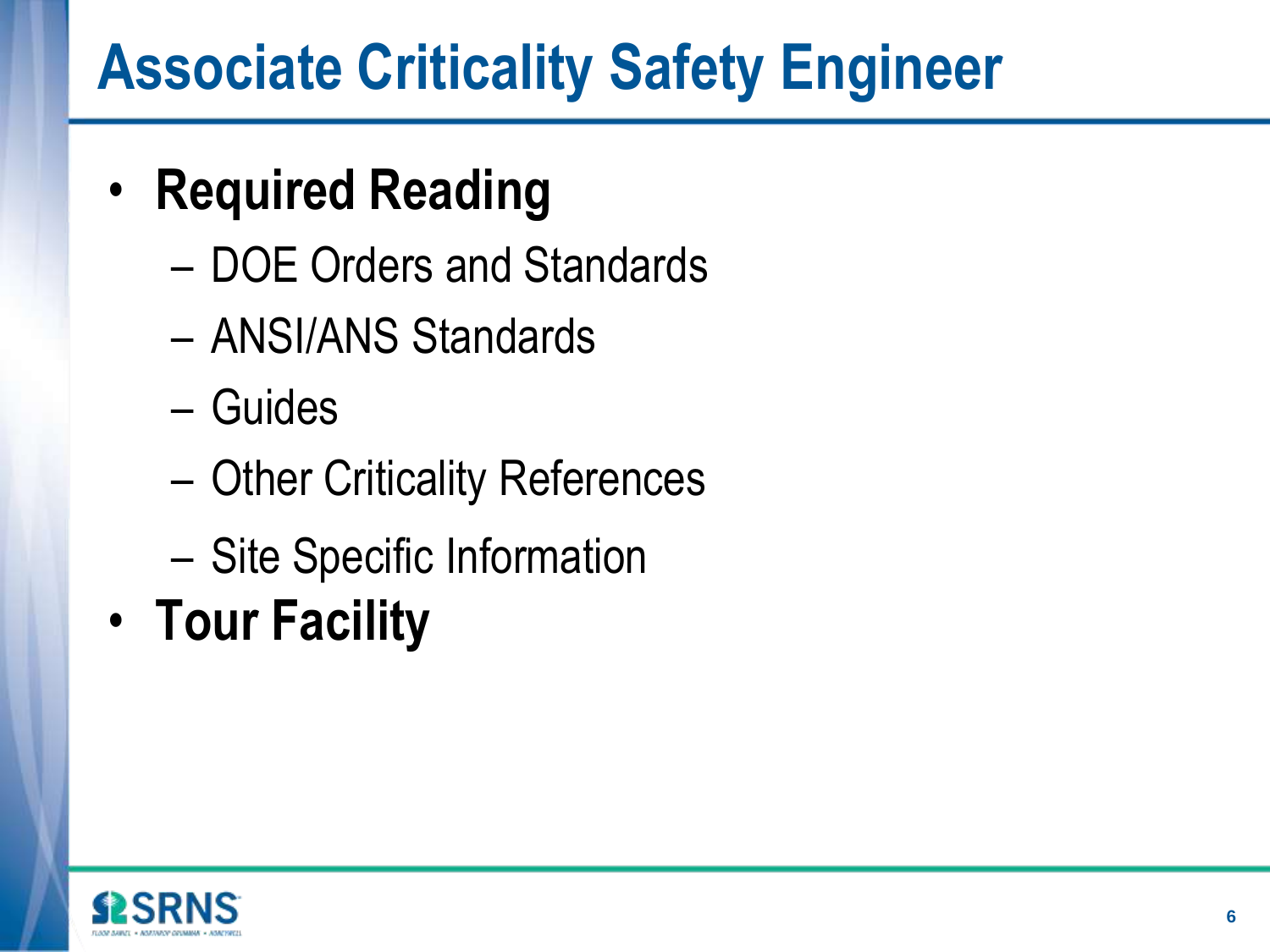## **Associate Criticality Safety Engineer (cont.)**

- **Read 3 Assigned NCSEs**
- **Classes/Competencies**
	- Fission Process, Radiation Interaction with Matter, and Neutron Absorbers
	- Nondestructive Assay (NDA) and Accountability Practices
	- Hand Calculation Method
	- NCSEs and Functional Classification
	- Site Technical Engineering Staff Classes
- **Written Exam or Oral Board**

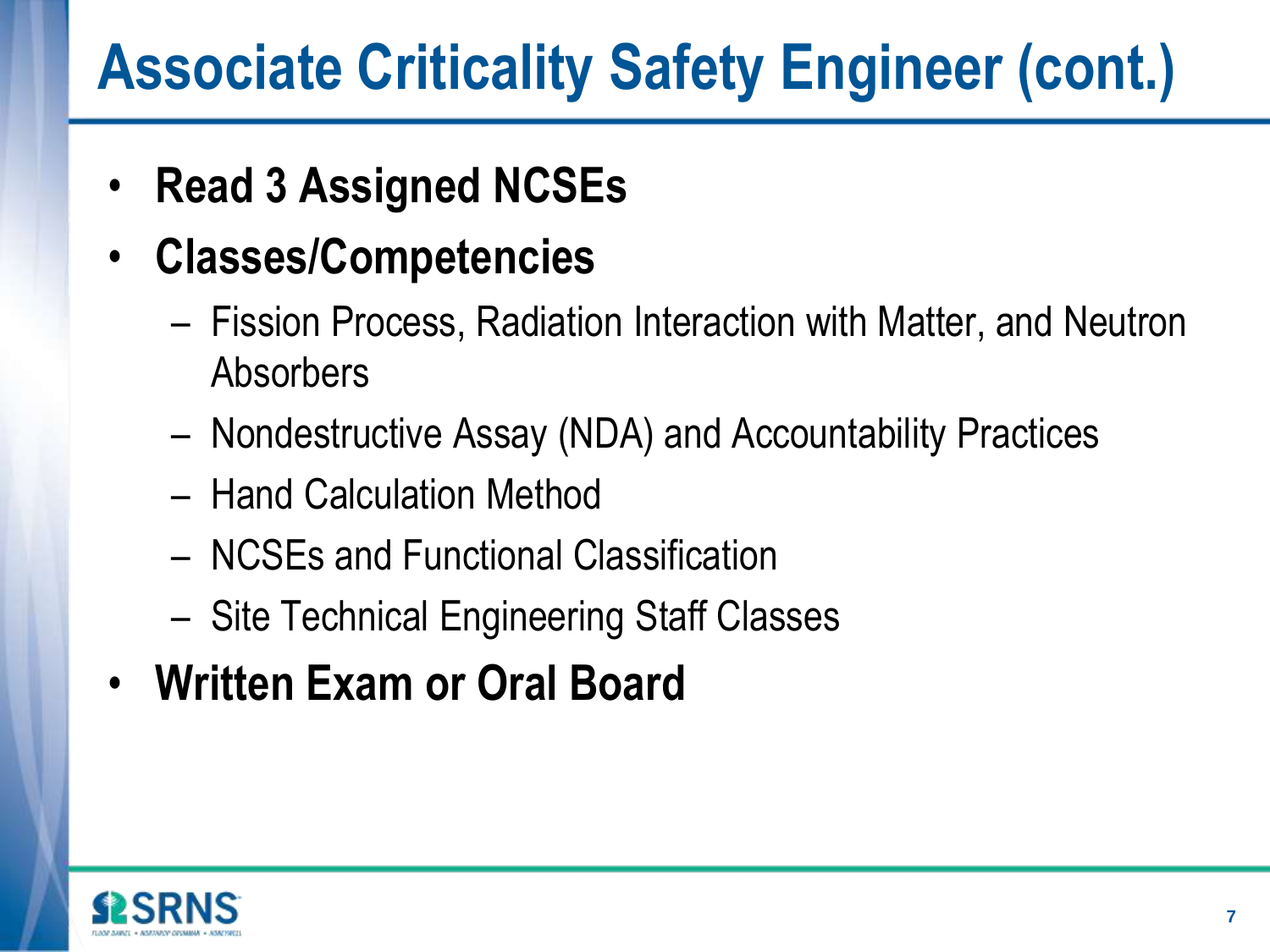## **Criticality Safety Officer**

#### • **Required Reading**

- DOE Orders and Standards
- ANSI/ANS Standards
- Guides
- Other Criticality References
- Site Specific Information
- **Tour of Facility**

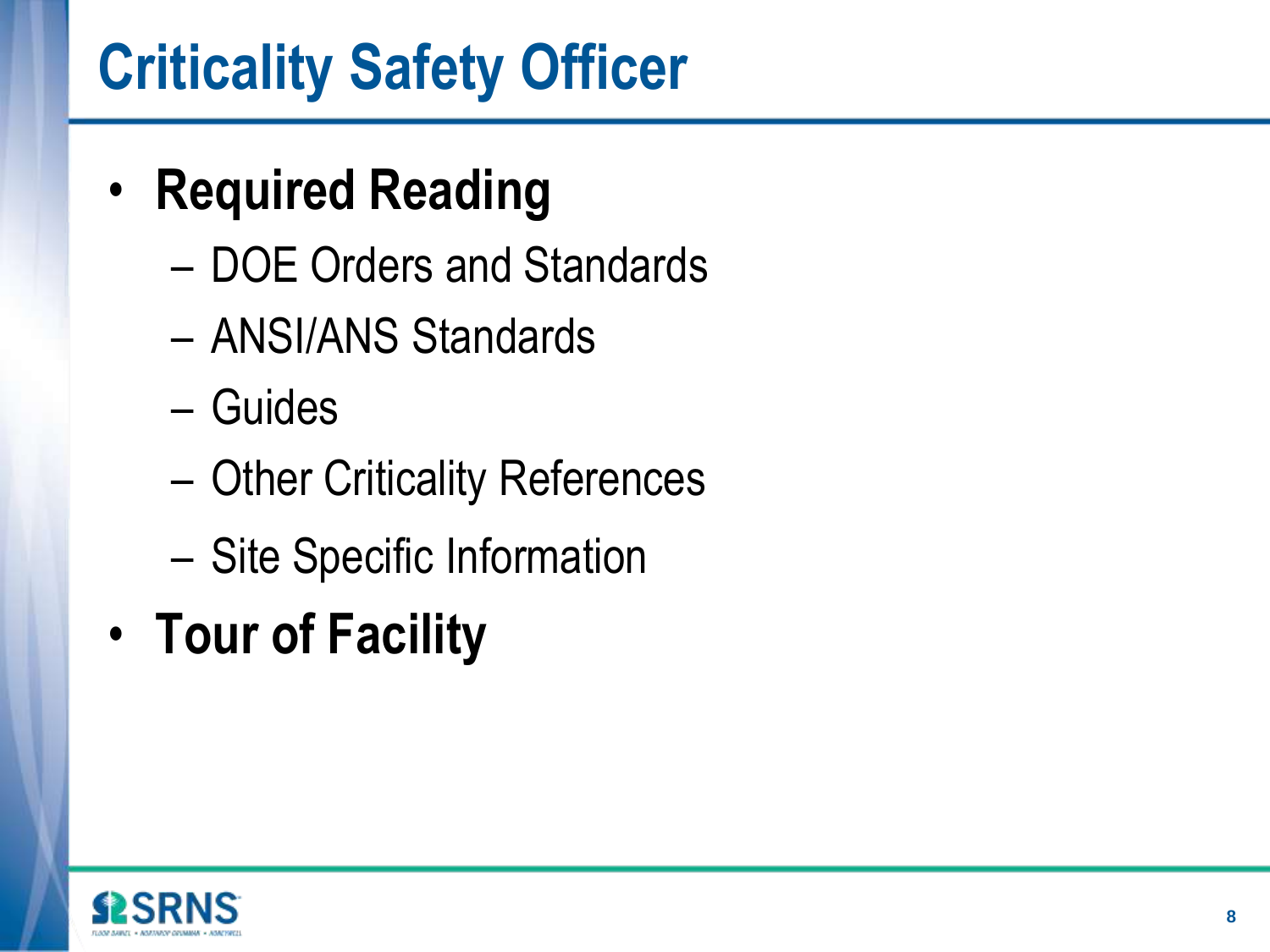# **Criticality Safety Officer (cont.)**

#### • **Classes/Competencies**

- Radiological Worker Training
- Functional Classification
- Hazards Analysis
- Site Specific Information
- **Multiple Facilities**
	- Minimum Time in Facility
	- Minimum Number of Walkdowns
- **Oral Board**

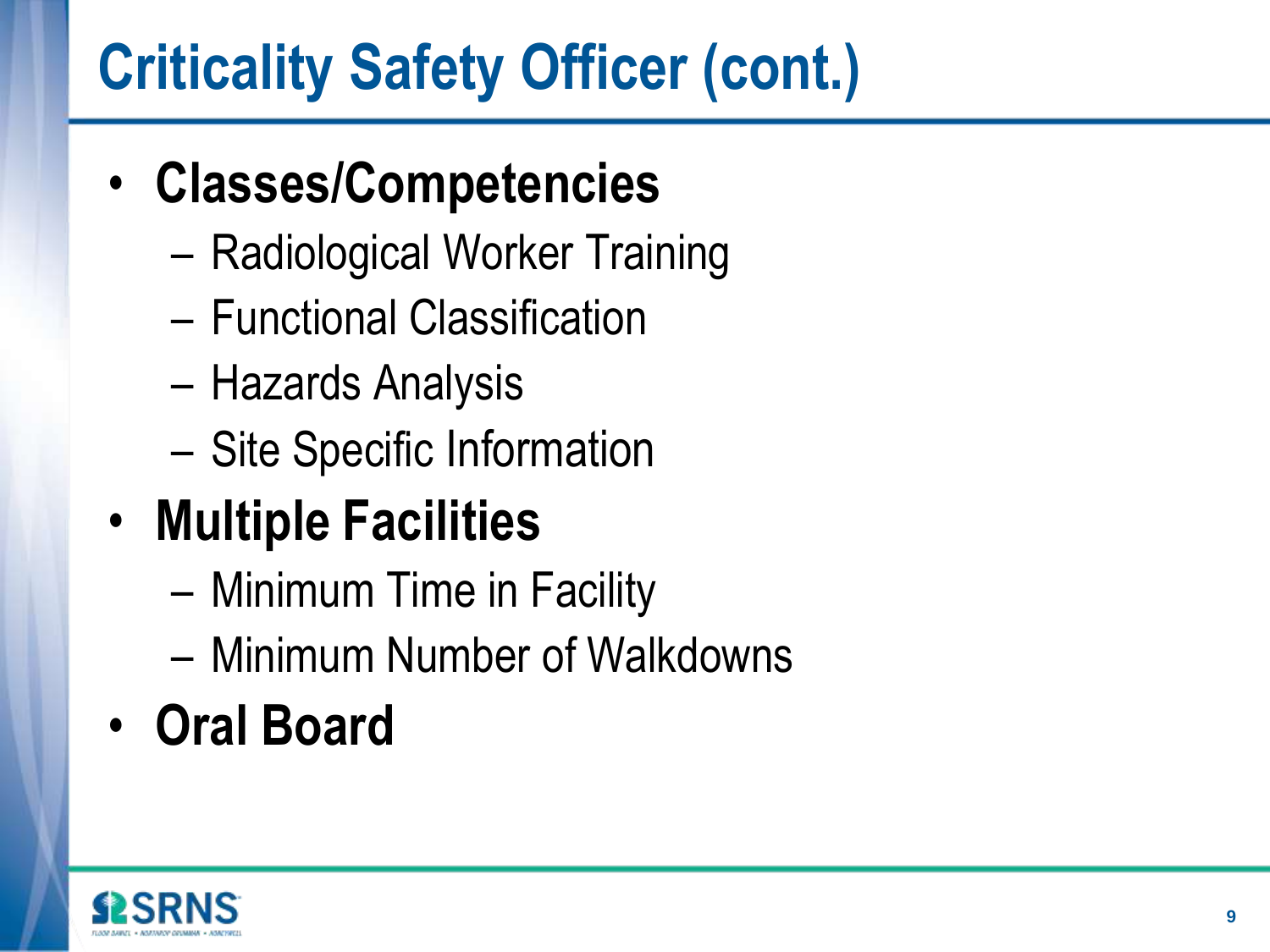## **Criticality Safety Engineer**

#### • **Required Reading**

- DOE Orders and Standards
- ANSI/ANS Standards
- Guides
- Other Criticality References
- Site Specific Information

#### • **Attend Hands-On Experimental Class (LLNL)**

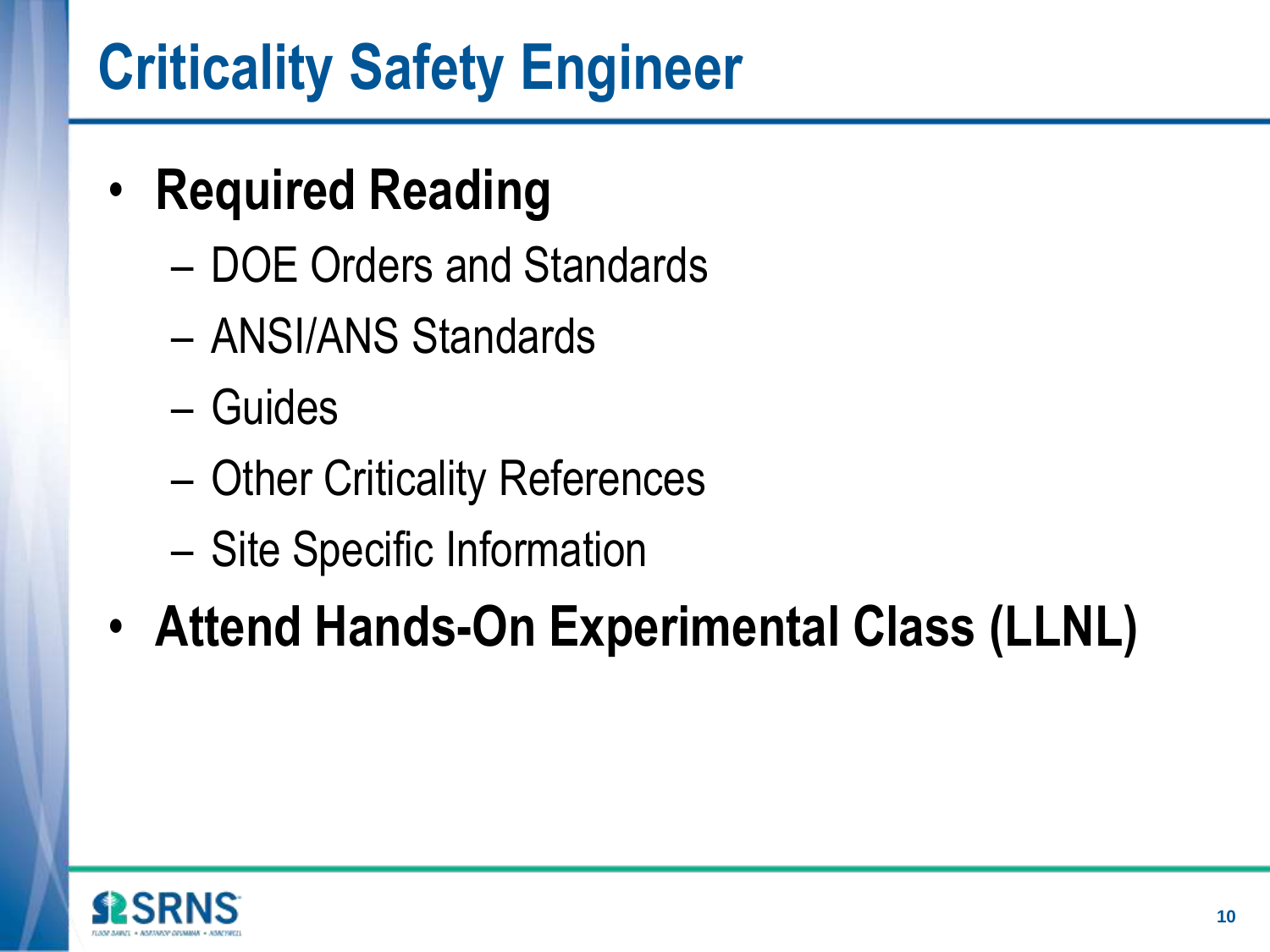# **Criticality Safety Engineer (cont.)**

#### • **Classes/Competencies**

- Read DSA/SAR (specific chapters)
- Write 3 NCSEs (mentored by qualified CSE)
- Hazards Analysis
- Frequency Analysis
- Validation Overview
- Functional Classification
- **Complete Associate Criticality Safety Engineer and Calculation Specialist**
- **1 Year in Criticality**
- **Written Exam or Oral Board**

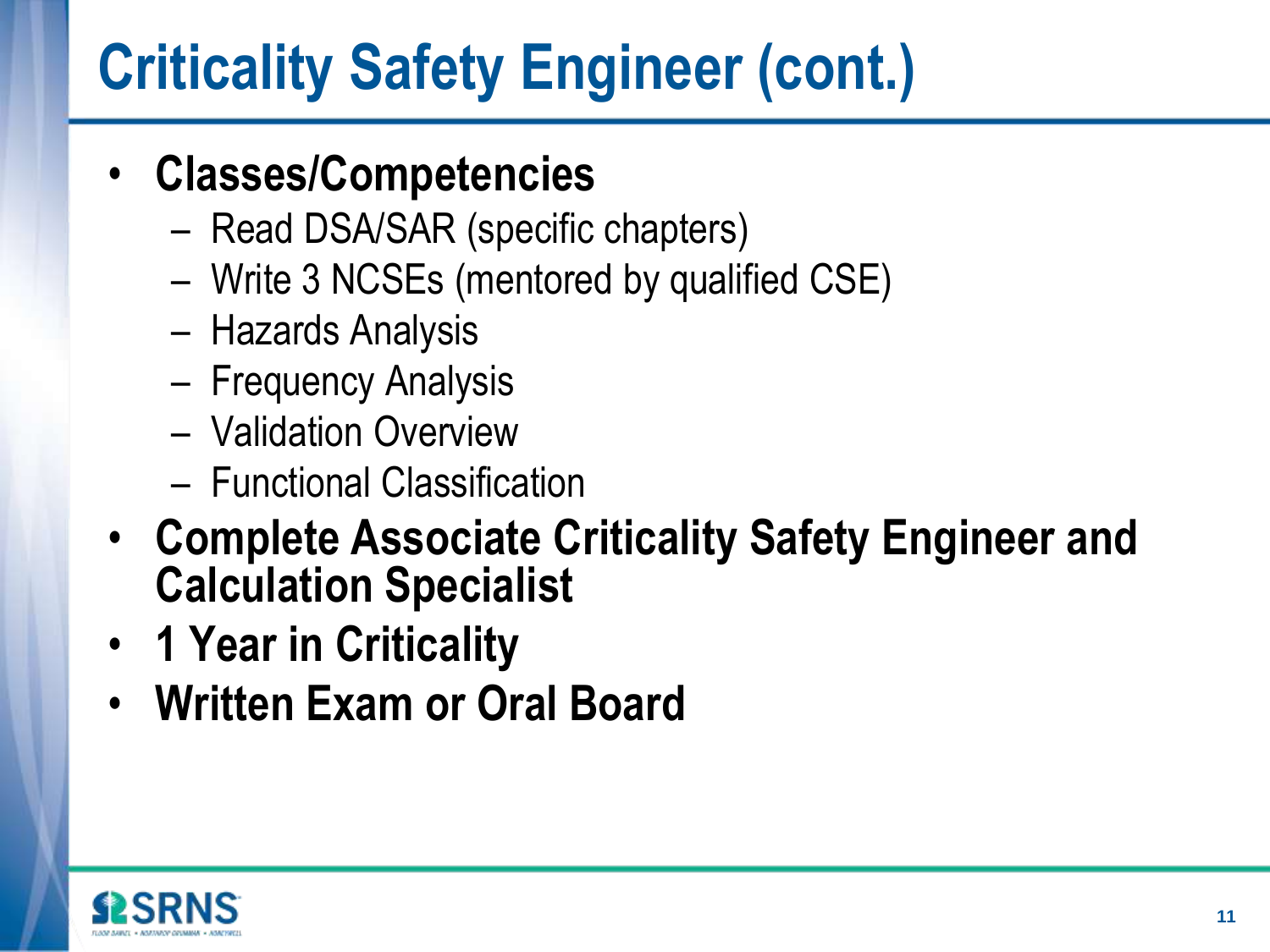## **Senior Criticality Safety Engineer**

#### • **Required Reading**

- DOE Orders and Standards
- ANSI/ANS Standards
- Other Criticality References
- Site Specific Information
- **Classes/Competencies**
	- Review 3 NCSEs (mentored by qualified Senior CSE)
- **Complete Both Criticality Safety Engineer and Criticality Safety Officer Qualifications**
- **3 Years in Criticality**
- **Written Exam or Oral Board**

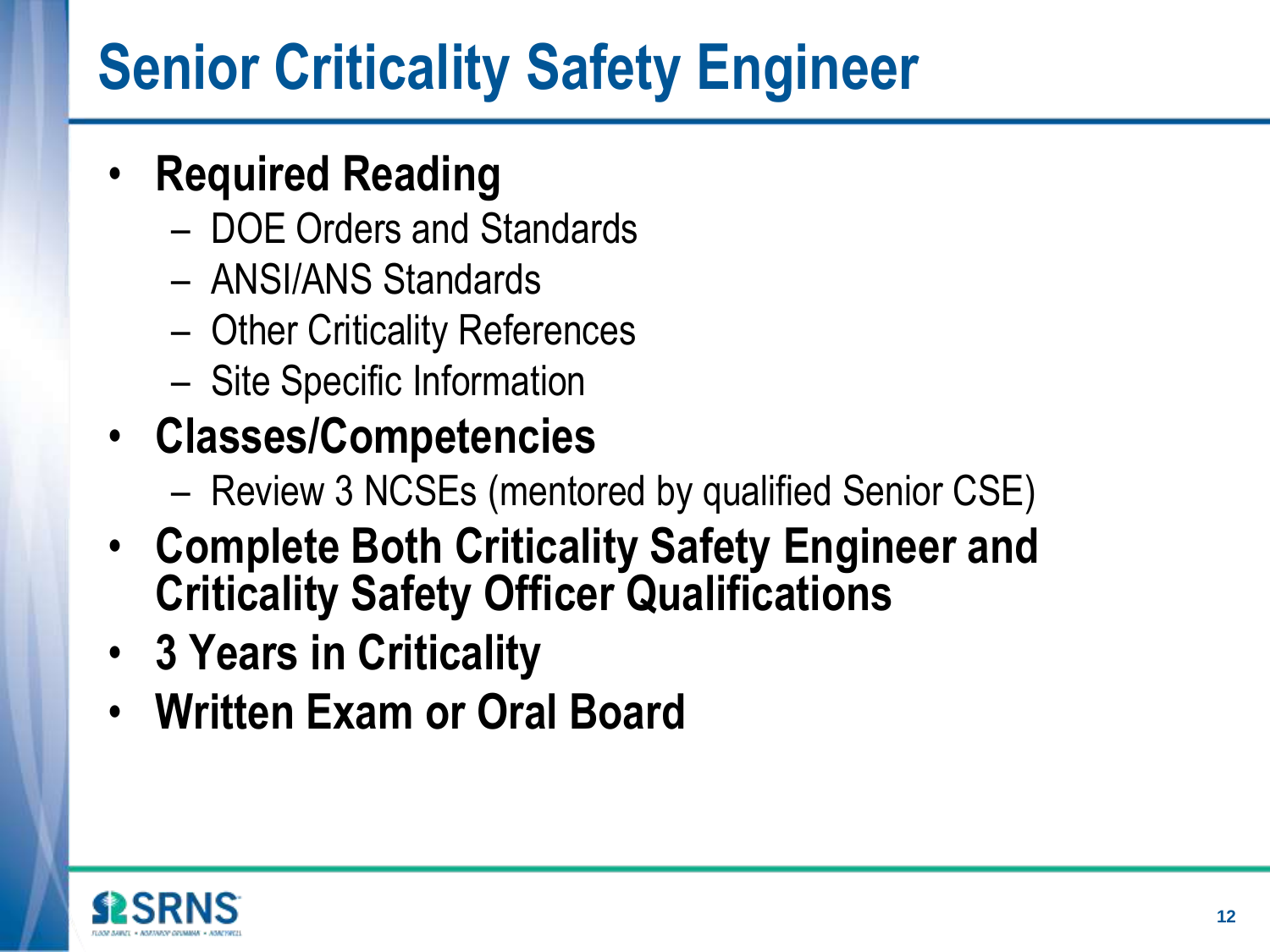### **Program Administration**

- **Retention Matrix**
- **Training Organization**
	- Tracks Individual's Qualification
	- Automated Qualification Matrix (AQM)
	- Training Records And Information Network (TRAIN)

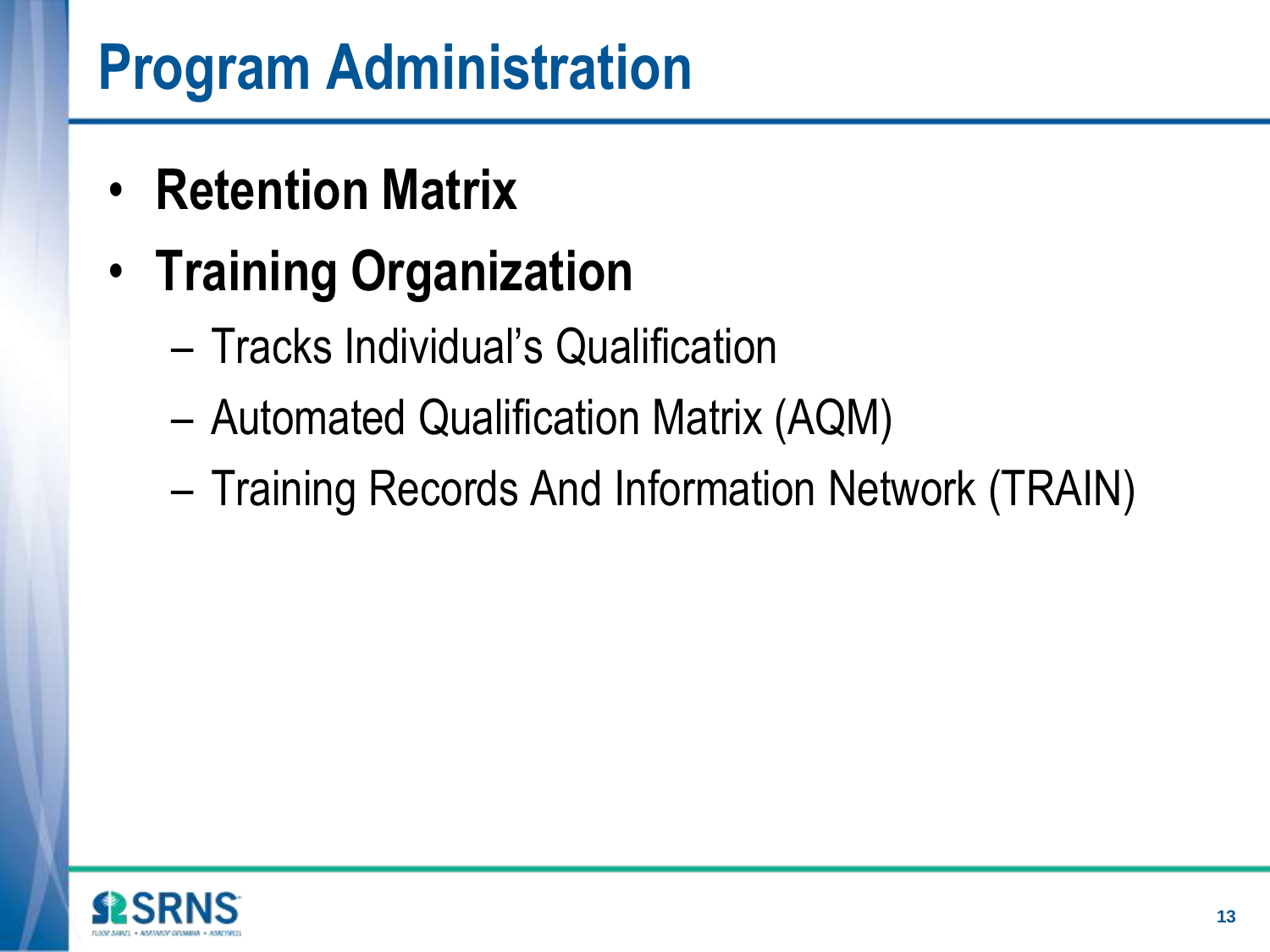### **Maintaining Qualification**

- **Facility Specific Training**
- **NCSE Development**
- **NCSE Technical Reviews (Senior CSE)**
- **CSOs**
- **Professional Development/Continuing Training**
	- Attend Onsite Criticality Safety Training Sessions/Seminars **Annually**
	- Attend Criticality Safety Related Workshop/Conference every 5 Years
	- Other Activities